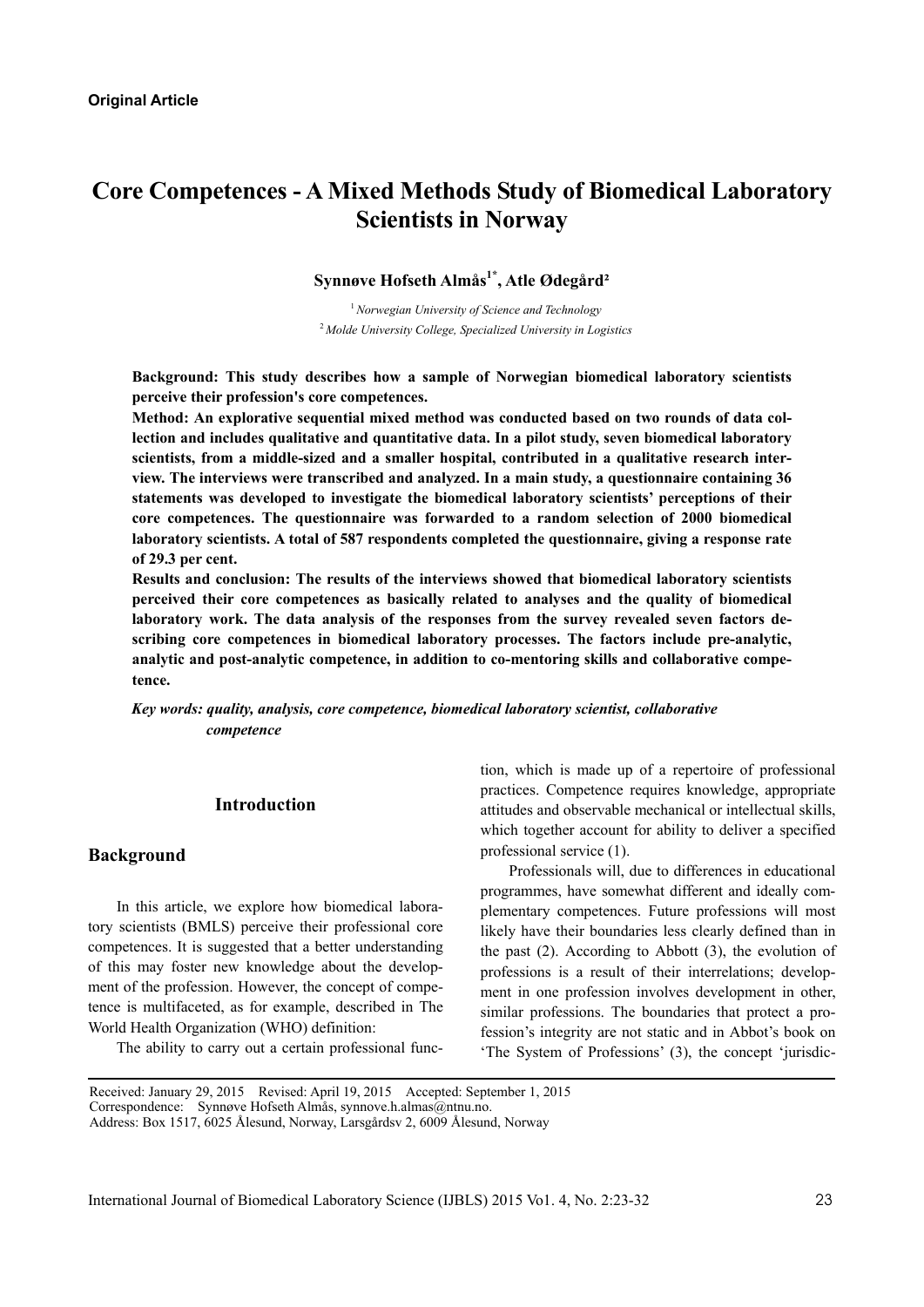#### Core competence

tion' is central. Professions fight for jurisdiction or control over their respective fields.

Abbott (3) emphasizes that movements within one profession can also provide movements in other professions. In the light of this it is natural to understand the development of biomedical laboratory scientists' competences in the context of the tension between the engineering profession and the health profession especially considering how movement in these subjects has affected (and affects) the development of biomedical laboratory scientists. Changes within and between professions may also be caused by a different mechanism of substitution and/or replacement. For example, blood sampling is an area where nurses and other health workers in certain places take over some of the biomedical laboratory scientist's function. At the same time, biomedical laboratory scientist has responsibility for pre-analytical variables and perhaps a more important role as a supervisor. This may be to ensure appropriate analysis bookings and minimize redundant orders, which are described by the Danish BMLS union (4).

### **Competence and collaborative practice**

Barr (5) distinguish between three kinds of competence; common, complementary and collaborative competence. Common competence is competence held in common between all professions, while complementary competence distinguishes one profession and complements those which distinguish other professions. Collaborative competence is a dimension of competence which every profession needs in order to collaborate within its own ranks, with other professions, with non-professionals, within organisations, between organisations, and with patients and their careers. WHO (6) defines collaborative practice as a situation in which multiple health workers from different professional backgrounds work together with patients, carers and communities to deliver the highest quality of health and can therefore be considered as interprofessional competence.

It is reasonable to believe that professionals' abilities to work with others are probably linked to their perception of their own professional competence and what characterizes their role in health care. Clark (7) underlines however, that this is often overlooked in educational programmes. To be able to work across professional boundaries, it is important to have as clear an understanding as possible of the content of biomedical laboratory science. Furthermore, respect for other professions' competences and qualifications are essential to improve the collaboration process (8). Co-mentoring activities across professions are also regarded as important aspects in obtaining successful collaborative or interprofessional competence (IPC) (9); (10). Teams that have IPC may be an useful arena for discussing difficult cases, co-mentoring activities, and for professionals to support each other (11). On the other hand, professional rivalry is a possible challenge in interprofessional teams (12). Reorganization processes and implementation of interprofessional teams may blur traditional boundaries of jurisdiction and power relations between professions.

## **Biomedical laboratory scientists' core competence**

Core, or complementary, competence is reflected in the concept of jurisdiction, which refers to a profession's control over knowledge and its application in an area of work. According to Cheetham and Chivers (2) core competence includes 1) knowledge/cognitive skills, 2) functional competence, 3) personal/behavioral skills, and 4) values/ethical competence. This conforms to the International Federation of Biomedical Laboratory Science (IFBLS) (13) guidelines, where core competence is defined as:

knowledge, skill, or ability that contributes to successful completion of a task on the job and is the ability to perform the activities within an occupation or function to the standard expected in employment.

IFBLS has focused on biomedical laboratory scientists' core competence since 2005/2006. At the 30th World Congress of Biomedical Laboratory Science in Berlin 2012, it was underlined that biomedical laboratory scientist is in the crossroads between the health professions and a deep understanding of technology for diagnostic purposes (13). The following quotation from the last world conference describes the core competences as:

The core competencies for Biomedical Laboratory Scientist/Biomedical Scientists include a thorough understanding of the fundamentals of biomedical processes and the processes of medical decision-making. This includes: development of methods, implementation of new methods, quality assurance of biomedical analysis, the analytical process from when an analyte is ordered, and the sample collection through to the validation and presentation of the result.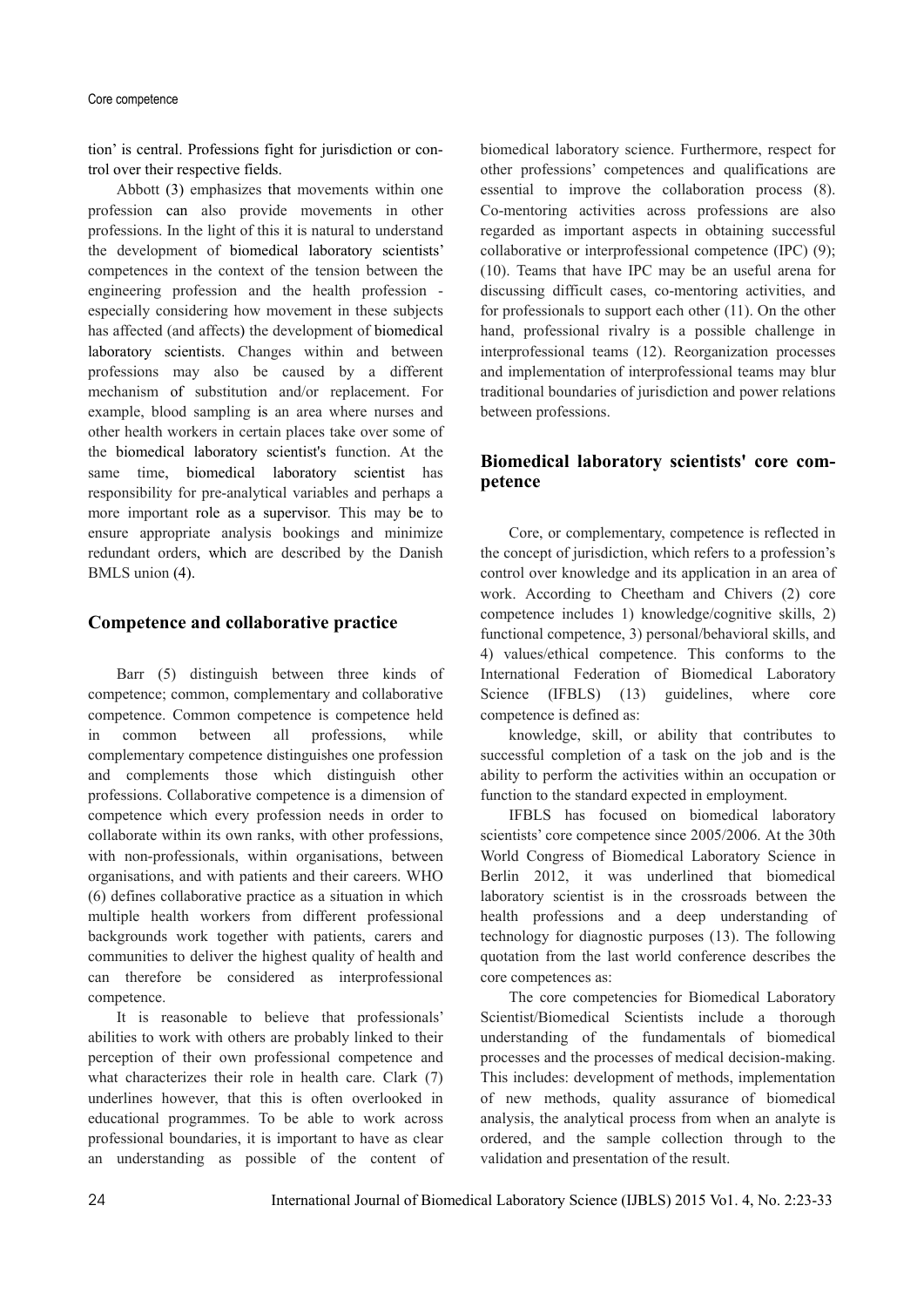This includes issues such as knowledge of quality assurance, evaluation of pre-analytical variables and assessment and validation of medical laboratory analyses. IFBLS stresses that the biomedical laboratory scientist's core competence is based on scientific methods (evidence-based) and ethics of patient care. In addition, the biomedical laboratory scientist is an important link between health professionals and the public in the use of safe and appropriate diagnostic assays.

IFBL (1) outlines more specifically ten different competences which are at the core of the biomedical laboratory profession: 1) preparation and analysis of biological material, 2) correlation, validation and interpretation of results of investigation using clinical information, 3) reporting and issuing laboratory results, 4) maintenance of documentation, equipment and stock, 5) maintenance and promotion of safe working practices, 6) liaison with health workers and others to continuously improve the service, 7) participation in education and training of healthcare workers and others, 8) participation in research and development in research and developments activities, 9) demonstration of continuing professional development and 10) demonstration of professional accountability for biomedical laboratory science practice.

#### **Research about core competences**

A search was conducted of the databases PubMed, Medline and Science Direct (encompassing the years 2004 to March 2014). The following keywords were used in the search: biomedical laboratory science, biomedical laboratory scientist, clinical laboratory science, clinical laboratory scientist, bioengineering, biomedical engineering, competence, skills, knowledge and capability.

The results showed that, in broad terms biomedical laboratory scientists' competence is focused on 1) a general competence (laboratory methods, sample handling and instruments as well as being able to apply the rules and laws), 2) specific knowledge (chemistry and preclinical medicine) , and 3) attitudes and relational competence (14). Lumme (15) claims that core competence includes competence in laboratory processes, namely pre-analytical skills (collection and processing specimens), analytic skills (technical skills, perform analytical tests, preventive maintenance and troubleshooting) and post-analytical skills (assessment of results, clinical significance, decision making). Zinder

(16) underlines that a BMLS should consult within the medical care team – advising clinicians on testing strategies and interpretation of the test results. Some BMLS will move closer to the patient because of point of care testing (POCT) and will be responsible for co-mentoring and accreditation of other health care professionals in the use of POCT (17). On the other hand, in Norway there is a tendency that the nurses and other health professions conduct blood sampling, while the BMLS are responsible for the quality of the pre-analysis and hence for co-mentoring on blood sampling.

Danish BMLS union (3) has performed a survey of BMLS` core competences and identity, based on a social anthropological approach. The result shows that the bio-analyses are central to the BMLS' field. This involves assuring the quality of all three parts of the bio-analysis: sampling, analysis and reporting. When it comes to the actual conduct of bio-analyses, the competences and participation must be embodied as the key to ensure standardized quality of patient care. Embodiment can be interpreted as the biomedical laboratory scientist performing in relation to different procedures, in the manner of routine work, which follows the current manuals and standards. It should be noted that the profession is also characterized by a more participatory perspective, where BMLS interact and reflect on what is called the "right work". The survey also shows the basic values of the subject to be professionalism, accountability, quality awareness, and community feeling.

#### **Objectives**

The objectives of this study were to a) present biomedical laboratory scientists' perceptions of core competences based on two Norwegian samples, b) introduce a conceptual model of core competences in biomedical-laboratory science, c) discuss implications for biomedical laboratory science practice, with special emphasis on the different competences BMLS can have and d) introduce the development of a scale that can explore biomedical scientists' core competences further.

#### **Methods**

A mixed method design was used as a major research design and the approach applied in the study may be denoted as an Exploratory Sequential design. This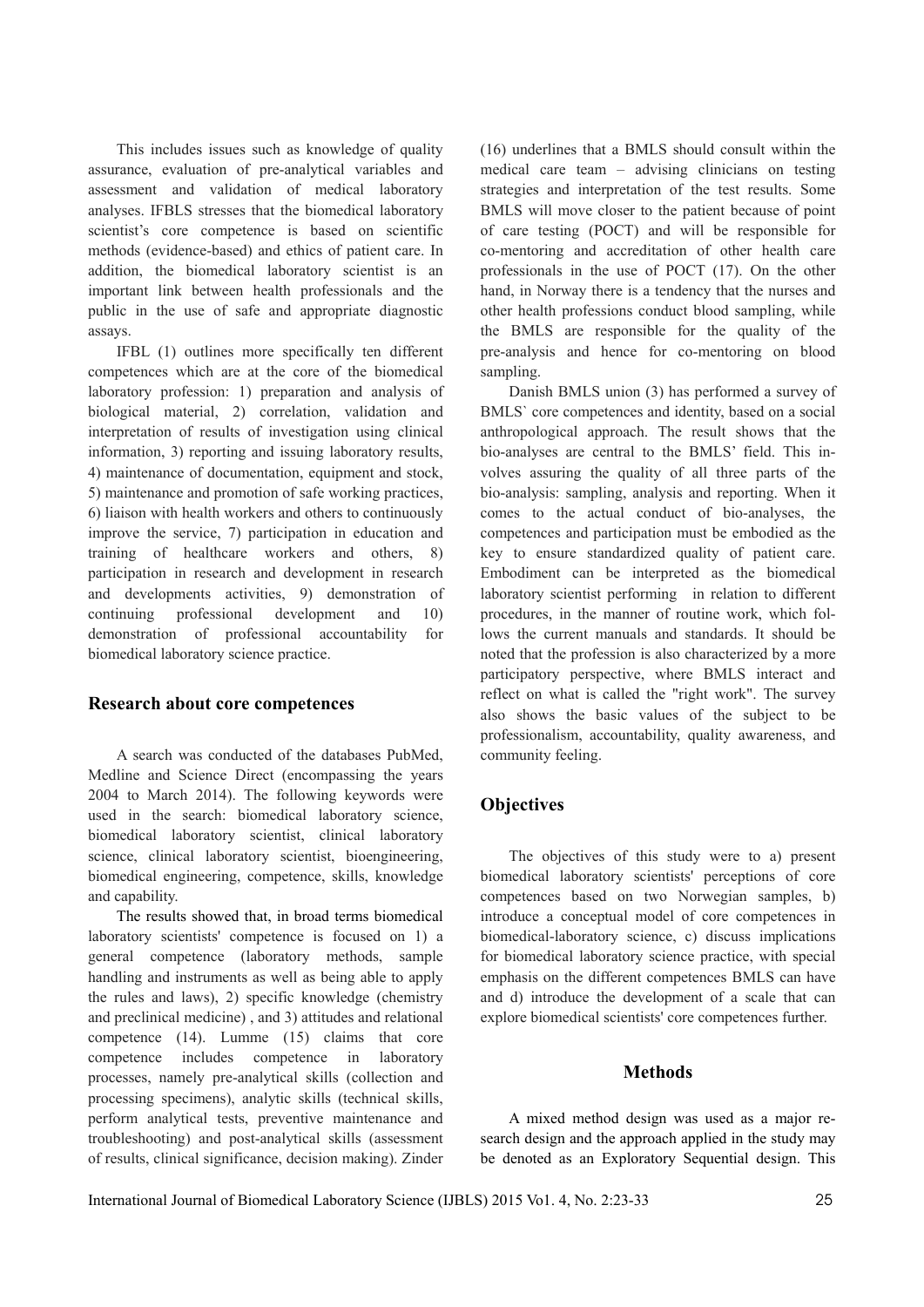means that a qualitative study was followed up by a quantitative study, often described as a QUAL – quan sequential design (21). One major dimension on which mixed method designs are differentiated is the time dimension. The time dimension is either sequential or concurrent. A sequential time order means that the qualitative and quantitative phases are conducted one after the other. A concurrent time order means that the quantitative and qualitative phases occur at approximately the same time—this is like running parallel mini‐studies. A sequential design, as used in this article, is important when the results of one phase will be needed to inform the next phase and when the nature of the questions requires that a phase occurs after or before another phase (21, 22).

The design is used primarily and inductively in model development (cf. aim b), where the pilot study is used to identify central themes, which are used to develop and form test items in the questionnaire in the main study. Each of the two studies are distinct (sample, methods, design), but the overall theoretical thrust is exploratory and hence inductive in nature.

In the pilot study Almås and Ødegård (19) found, that BMLS' core competences are primarily related to doing analyses and the quality of biomedical laboratory work. In the main study, seven factors describing BMLS' core competence emerged (20). The factors include pre-analytic, analytic (two factors) and post-analytic competence (two factors), in addition to co-mentoring (a common competence) and collaborative competence.

Both studies have been published for Norwegian readers<sup>1</sup>, but the studies have not been used as in the present paper. Instead, an overview that combines results from the two studies is presented with the purpose of gaining new insight into BMLS` perception of core competence. It is our notion that using the results from these two studies, in combination with a theoretical framework, will provide new opportunities to gain a broader understanding of the phenomenon of core competence among biomedical laboratory scientists (18).

### **Study 1: Pilot**

Sample: This sample consisted of seven biomedical laboratory scientists, each with at least five years of professional. experience. Two participants worked in a small hospital and five worked in a medium-sized hospital A total of four worked at the Department of Medical Biochemistry, one worked at the Department of Pathology, one worked at the Department of Microbiology and one worked at the Department of the Blood Bank. Six of the interviewees were women, which also approximately reflects the gender distribution among biomedical laboratory scientists in general (estimated the distribution is 91% female and 9 % male). The informants were not asked to provide any other background information beyond what is described here, to ensure the informants' anonymity.

Materials: A semi-structured interview guide (23) was developed and consisted of the following pre-formulated questions: What kind of skills do you think are important for practicing / working as a biomedical laboratory scientist? What does it mean for you to be and to act/perform as a biomedical laboratory scientist? What are the norms and rules related to your profession? What do you think is most meaningful about your work as a biomedical laboratory scientist? What do you think distinguishes a biomedical laboratory scientist from other health workers? Can you describe a situation where you felt you were using your professional expertise as a biomedical laboratory scientist? In addition, there were a number of follow-up questions, depending on what the informants answered. The first author conducted the interviews, which lasted 30 minutes in average. Interviews were transcribed and consisted of a total of 18,134 words, with an average for each interview of about 2,590 (min = 659, max = 3,536).

Analysis: In this study, we used a combination of an inductive and a deductive analysis strategy. The questions used in the semi-structured interview were constructed on the basis of theory. The analysis was carried out in three steps. Step 1, the first part of the analysis, was to read through the transcribed interviews to form an impression of the key characteristics of the material. Step 2 was based on predefined categories based on Cheetham and Chivers' (2) conceptual model of professional core competence. Selected quotes were found and used to illustrate the major categories and the different sub-areas in the model. In Step 3, we examined the statements that did not come under any of the main categories (or subcategories). This section (Step 3)

<sup>&</sup>lt;sup>1</sup>The editorial team of Biomedical Laboratory Scientist (Bioingeniøren) has given permission to publish the present article.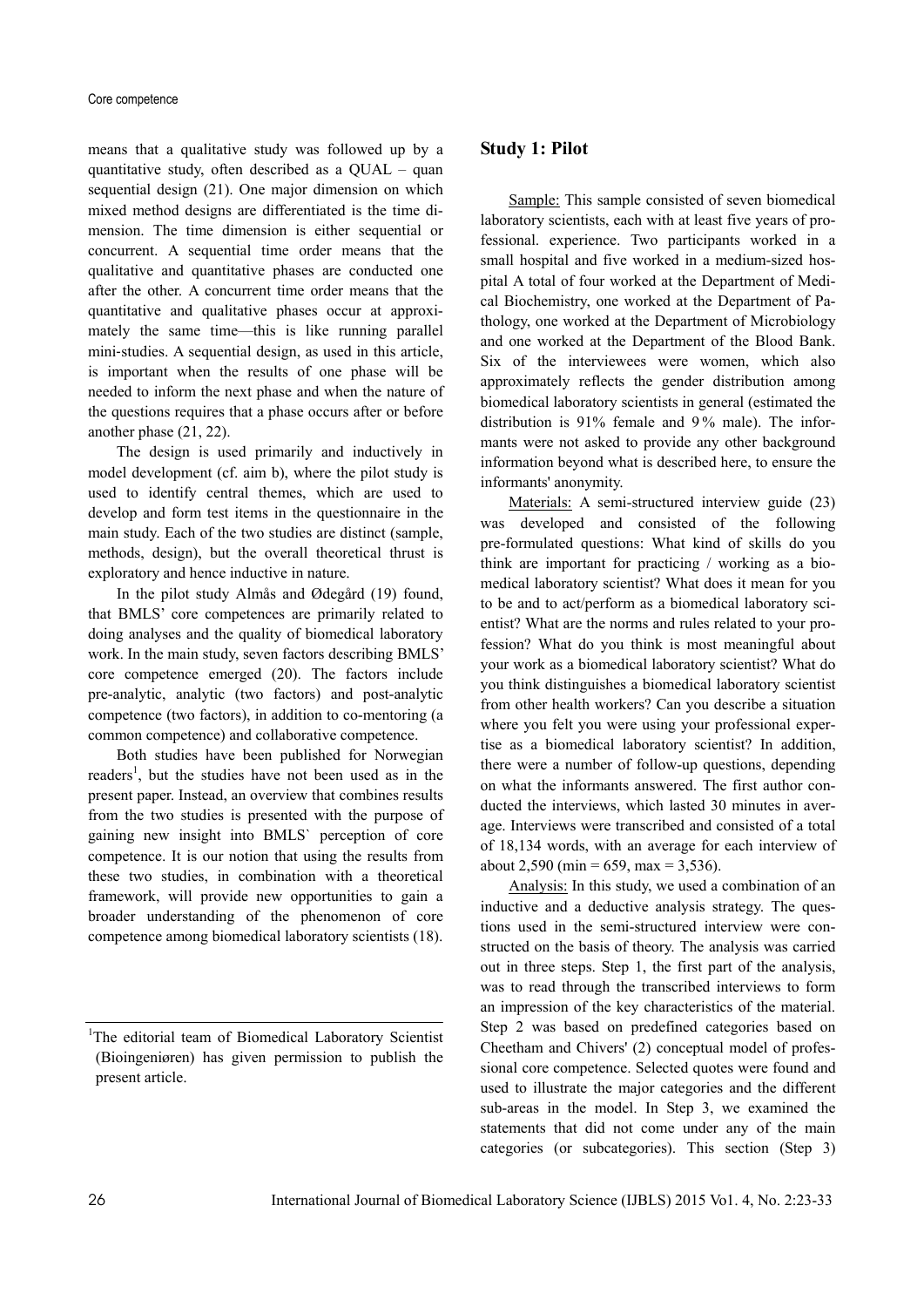shows that the analysis had inductive elements, as new (sub-) categories were formed where statements did not fit the predefined categories.

Ethics: The Norwegian Social Science Data Services (NSD) advised that the interviews could be carried out. This approval was given because no registry was created for the project, the data were completely anonymous and the study did not concern any patients. The informants were contacted by telephone to request if they would participate in the study. None declined. Written and verbal information about the purpose of the project was provided. The informants were informed that the interviews were to be anonymized and deleted after the study was completed. Participants signed a letter of voluntary informed consent.

#### **Study 2: Main**

Sample: In Norway there are about 5,800 biomedical laboratory scientists, of whom 3,800 met the selection criteria for this study: a) having membership in Biomedical Laboratory Science Institute (BFI) and b) practicing as a biomedical laboratory scientist. BFI hired Synovate Market and Media Institute (MMI) who performed the data collection on-line. They randomly selected 2,000 potential respondents. A total of 587 responded, giving a response rate of 29.3 per cent. This is considered good for this kind of research and it is common for there to be a response rate of around 25 per cent in surveys conducted on so-called customer lists, as were used in this study. The survey was sent out, without incentives, to informants. The sample consisted of 91 % female and 9 % male, reflecting the gender composition of biomedical laboratory scientists. There were 73 (12%) biomedical laboratory scientists between 22 and 29 years of age, 170 ( 29% ) between 30 and 39 years, 134 ( 23% ) between 40 and 49 years and 210 ( 35 %) between 50 and 67 years.

Scale development: The design of the study was a non-experimental fixed design (24), as the phenomena under study were not manipulated or changed in any way. Furthermore, the design could also be described as a correlational design and a cross-sectional design, as all measures were taken over a short period of time. The questionnaire was called the Core Competence – Biomedical Laboratory Scientists Scale (CCBS). As there was no scale or questionnaire to be found regarding this theme, all items had to be developed, based on a) the pilot study, b) relevant literature about core competences and c) feedback from a reference group. The reference group was appointed by the BFI and consisted of three biomedical laboratory scientists from different educational institutions, one biomedical laboratory scientist from the practice field and the head of BFI. The reference group contributed advice during the development of the scale.

Some opinions that appeared in the qualitative study were modified to make statements in the questionnaire. For example, "*To understand the technical in the context of the medical, this combination, to understand when it is a technical error and when it is something wrong with the patient",* was rewritten to say, "A BMLS is able to distinguish between technical instrument error and abnormal test results". The statement, "*take care of the patients' integrity",* was reshaped to, "A BMLS treats the patient with respect", and "phlebotomy *constitutes a major part of the profession",* was rewritten as, "A BMLS has *phlebotomy* as an important part of his/hers responsibility". The questionnaire was developed as relatively broad, in order to tap as many aspects of core competences as possible, substantiating the exploratory approach in the study. Each of the 36 items was rated by the participants on 7-point Likert scales, ranging from total disagreement (1) to full agreement (6). In addition an optional box indicating "Don't know" was included (7). The questionnaire also contained demographic variables.

Data Analysis: As no prior research has been conducted to identify biomedical scientists' perceptions of their core competence, there was a need for a psychometric investigation of the questionnaire. Exploratory factor analysis was used to obtain a first impression of the main constructs or dimensions underlying the phenomenon of core competence (25, 26). The data were analyzed using PASW 18. Furthermore, reliability analyses were used to investigate the questionnaire according to standards in scale development (26). The reliability of the factors was analyzed using Cronbach's alpha.

Ethics: Information that participation was voluntary, and that a decision not to answer would have no consequences, was included in a covering letter that accompanied the link to the survey. Consent was specifically given when the respondents answered the survey.

#### **Findings**

The pilot study results show that biomedical laboratory scientists perceived their core competences to relate primarily to skills and knowledge about laboratory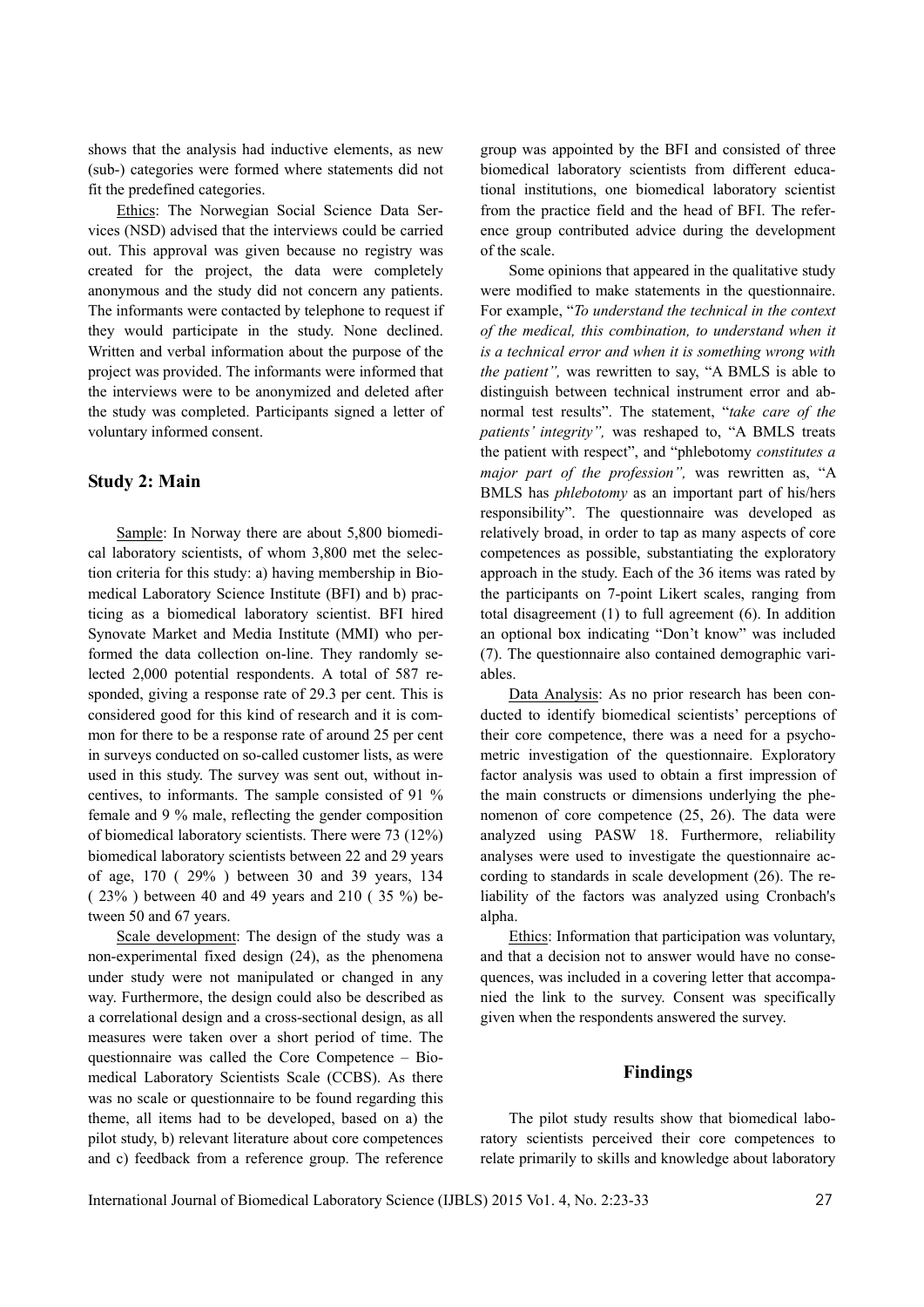analyses, hence the quality of biomedical laboratory work (cf. data analysis – Step 1). The participants used the concepts of *analyses* and *quality* repeatedly throughout all the interviews, i.e. analysis equipment, analysis of variance and quality system, quality improvement. To what extent and in what way there is a connection between analysis and quality was difficult to investigate in the qualitative study.

Next, looking for specific competences (data analysis - Step 2), the analysis showed that the most important competences for the biomedical laboratory scientists were: 1) knowledge/cognitive competence (*We have to have knowledge about the failure of different analysis result reports* and *To understand the technical in the context of the medical*...), 2) functional competence (Y*ou are conscious how the pre-analytical can interfere, that you understand when the test results are not right*..), 3) person/behavioral competence (*I am skilled taking blood samples, I feel confident that I will manage*), and 4) values/ethical competence (*Take care of the patients' integrity* and *Avoid blood sampling when someone is dying or avoid things that are not necessary*). The data also showed that some informants were concerned about collaboration with practitioners from different professions (cf. data analysis – Step 3). This was seen as a prerequisite for solving complex tasks. The following quote exemplifies this:

When it comes to interpreting the test results, it is best if biomedical laboratory scientist and the doctor collaborate... maybe because we often see aspects that they do not see, for example in hematology and out of the plots. It is important to have close contact  $-$  for example with the medical department – and the doctors. With regular meetings and contact, we can bring up aspects that we see. In this way, you also develop and learn a lot.

In the main study, the data were examined with respect to whether it was suitable for principal component factor analysis (PCA). Two criteria were used to assess this. Kaiser - Meyer - Olkin (KMO) is a measure of sample suitability and should be higher than 0.5. In our material, this value was 0.91. Bartlett's test was used to test the null hypothesis whether the variables were correlated or not. In our material, the null hypothesis was rejected ( $p < 0.001$ ). Both criteria showed that the data were suitable for a factor analysis design. To determine how many factors should be extracted, we examined Eigenvalues where the criterion was that all factors with an Eigenvalue above 1.0 were extracted (11). Seven factors were extracted in our study. (A scree plot also showed that it was reasonable to extract 7 factors). The factors include pre-analytic, analytic and post-analytic competences, in addition to co-mentoring and collaborative or interprofessional competence.

 **Factors** 

| Table 1 Rotated factor loading for 33 item. Principal Component Analysis. |  |  |  |
|---------------------------------------------------------------------------|--|--|--|
|                                                                           |  |  |  |

|                                                                                     | 1       | $\overline{2}$ | 3       | 4    | 5       | 6       | 7       |
|-------------------------------------------------------------------------------------|---------|----------------|---------|------|---------|---------|---------|
| Biomedical laboratory scientist:                                                    |         |                |         |      |         |         |         |
| develops safe working practices                                                     | 0.67    | 0.21           | 0.32    | 0.13 | $-0.13$ | 0.56    | 0.19    |
| works systematically                                                                | 0.69    | 0.16           | 0.15    | 0.03 | 0.01    | 0.04    | 0.25    |
| has knowledge on source of error for different analyses                             | 0.66    | 0.11           | 0.11    | 0.20 | 0.11    | 0.06    | 0.04    |
| follows procedures to ensure good quality                                           | 0.62    | 0.21           | 0.19    | 0.21 | $-0.06$ | $-0.01$ | 0.16    |
| ensures that samples will be analyzed by suitable method                            | 0.62    | 0.08           | 0.23    | 0.12 | 0.20    | 0.03    | 0.03    |
| conducts control of laboratory equipment                                            | 0.59    | 0.17           | 0.09    | 0.24 | $-0.01$ | 0.02    | 0.09    |
| has tradition for reporting error                                                   | 0.54    | 0.17           | 0.16    | 0.19 | 0.12    | 0.07    | 0.01    |
| knows when exceptions from procedure can be justified                               | 0.56    | $-0.03$        | 0.14    | 0.14 | 0.20    | 0.15    | 0.07    |
| make demands on correct specimen collection                                         | 0.18    | 0.79           | 0.05    | 0.17 | 0.17    | 0.03    | 0.13    |
| has knowledge of how pre-analytical variables affect test results                   | 0.21    | 0.75           | 0.03    | 0.17 | 0.17    | 0.08    | 0.08    |
| is able to distinguish between technical instrument error and abnormal test results | 0.22    | 0.67           | 0.02    | 0.12 | 0.23    | $-0.01$ | 0.06    |
| quality ensures the process from sampling collection to test reports                | 0.16    | 0.64           | 0.12    | 0.15 | 0.19    | 0.10    | 0.04    |
| has phlebotomy as an important part of his/hers responsibility                      | 0.04    | 0.61           | 0.20    | 0.06 | 0.08    | 0.15    | $-0.06$ |
| attends to the patient in specimen collection                                       | 0.24    | 0.18           | 0.75    | 0.09 | 0.05    | $-0.02$ | 0.07    |
| threats the patient with respect                                                    | 0.71    | 0.18           | 0.71    | 0.09 | 0.10    | $-0.06$ | 0.13    |
| knows when assistance in phlebotomy is needed                                       | 0.32    | 0.15           | 0.51    | 0.00 | 0.04    | 0.09    | 0.06    |
| communicates with both the physician and other health professionals                 | $-0.02$ | $-0.04$        | 0.52    | 0.41 | 0.15    | 0.20    | 0.06    |
| interacts with other health professionals                                           | 0.25    | 0.11           | 0.63    | 0.09 | 0.13    | 0.19    | 0.19    |
| assures that quality control procedures are followed                                | 0.34    | 0.08           | $-0.10$ | 0.58 | $-0.04$ | $-0.01$ | 0.04    |
| conducts necessary maintenance of laboratory equipment                              | 0.03    | 0.10           | 0.06    | 0.55 | 0.12    | $-0.11$ | 0.09    |
| is responsible for reliable analysis results                                        | 0.09    | 0.11           | $-0.04$ | 0.53 | $-0.02$ | 0.12    | 0.16    |
| understands the variation of test results                                           | 0.21    | 0.13           | 0.18    | 0.53 | 0.03    | 0.07    | 0.14    |
| understands the importance of adequate processing of exceptions                     | 0.15    | 0.18           | 0.17    | 0.58 | 0.06    | $-0.03$ | $-0.02$ |
| has knowledge of method validation                                                  | 0.25    | 0.09           | 0.20    | 0.55 | 0.12    | 0.11    | $-0.08$ |
| understands the clinical relevance of the analyses                                  | 0.13    | 0.46           | 0.14    | 0.13 | 0.62    | 0.02    | 0.12    |
|                                                                                     |         |                |         |      |         |         |         |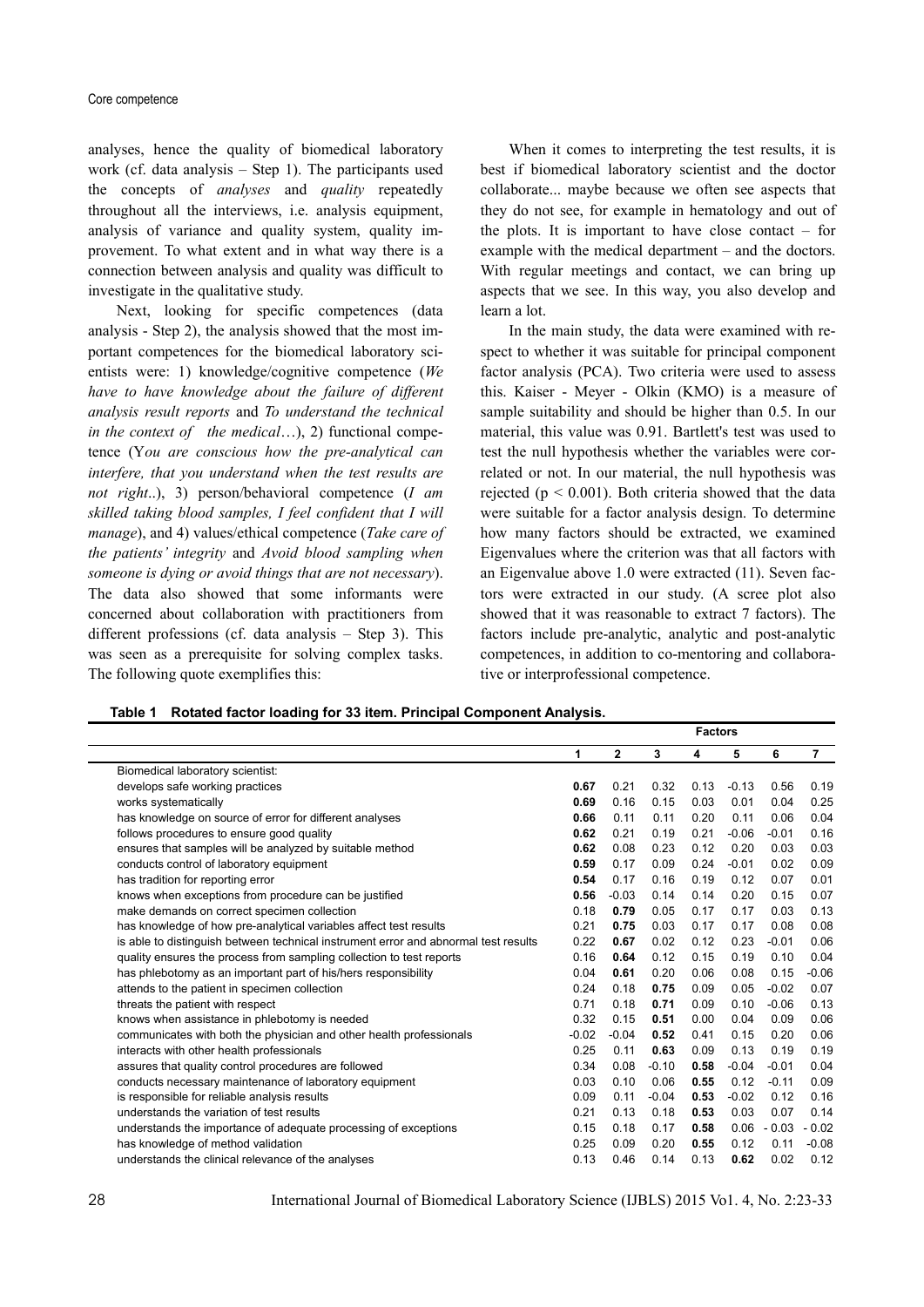|                                                                                                          | <b>Factors</b> |      |      |         |         |      |         |
|----------------------------------------------------------------------------------------------------------|----------------|------|------|---------|---------|------|---------|
|                                                                                                          |                | 2    | 3    | 4       | 5       | 6    |         |
| assesses the test results medical probability                                                            | 0.04           | 0.30 | 0.08 | 0.07    | 0.68    | 0.12 | 0.03    |
| has knowledge on how disease affects test results                                                        | 0.16           | 0.31 | 0.08 | 0.08    | 0.74    | 0.15 | 0.07    |
| has an important role in supervising patient regarding specimen collection and ana-<br>lytical work      | 0.10           | 0.18 | 0.11 | $-0.02$ | 0.26    | 0.74 | $-0.02$ |
| has an important role in supervising health workers regarding specimen collection and<br>analytical work | $-0.02$        | 0.56 | 0.11 | 0.05    | $-0.07$ | 0.52 | 0.13    |
| has an important role in co-mentoring patients in matters related to bedside analysis                    | 0.11           | 0.08 | 0.05 | 0.07    | 0.20    | 0.80 | 0.01    |
| has an important role in co-mentoring health professionals in matters related to bed-<br>side analysis   | 0.11           | 0.53 | 0.10 | 0.10    | $-0.13$ | 0.54 | 0.17    |
| provides an important foundation for the diagnosis                                                       | 0.20           | 0.08 | 0.12 | 0.14    | 0.05    | 0.02 | 0.82    |
| provides an important foundation for patient treatment                                                   | 0.17           | 0.15 | 0.15 | 0.09    | 0.04    | 0.01 | 0.81    |
| % variance (total/cumulative variance 54.61%)                                                            | 26.92          | 7.78 | 4.99 | 4.33    | 3.77    | 3.51 | 3.32    |
| Eigen value                                                                                              | 9.69           | 2.80 | 1.80 | 1.56    | 1.36    | 1.13 | 1.20    |

*The factors are: 1 functional and analytical procedure competence, 1 – functional, quality conscious pre- and post-analytical competence, 3 – personal competence/ behavourial competence, collaborative and ethical competence, 4 – cognitive, analytical competence related to quality assurance and validating, 5 – cognitive, post-analytical competence, 6- personal, behavioural- and supervisor competence and 7 – functional competence within medical laboratory technology.* 

Seven factors account for more than 55 percent of the total variance. PCA with VariMAX rotation was used to find underlying factors that may shed light on the biomedical laboratory scientists' core competences where the correlations between the factors appear. Reliability analysis of the factors provided evidence of internal consistency, with Cronbach's alpha of 0.67 to 0.83.

The data analyses revealed a total of seven factors describing biomedical laboratory scientists' core competences. Process competence is a central aspect in the biomedical laboratory science. This includes analytic skills that include both procedural skills and assessment skills. Biomedical laboratory process expertise was also characterized by quality-conscious pre- and post-analytical skills.

Factor 1 is characterized by functional and analytical procedure expertise and the factor can also be seen in relation to technical skills (as part of analytical skills). Examples of this type of competence are: A BMLS *follows procedures to ensure good quality*. Factor 2 is about cognitive, functional, quality-conscious and pre- and post-analytical skills. This factor includes the idea that a BMLS has *knowledge of how pre analytical variables affect test results*. Factor 3 is characterized by personal / behavioral skills, collaborative competence and ethical competence. This we found in the statements: A BMLS *interacts with other health professionals*, *communicate with both physician and other health professionals* and *knows when assistance in phlebotomy is needed*. Factor 4 represents cognitive, analytical skills related to quality assurance and validation. Examples of this type of competence are *has knowledge of method validation, understands the importance of adequate processing of exceptions,* and *understand variation of*  *test results*. This factor expresses something about the BMLS's judgmental ability and is included in analytical competence. Factor 5 is about cognitive, analytical competence and contains statements like A BMLS *has knowledge of how disease affects test results* and *assesses the test results medical probability*. In the model this factor, together with factor 2, are described as post-analytical skills.

Factor 6 is constructed of statements concerning personal / behavioral and co-mentoring or common competence. Statements included in this factor are: A BMLS *has an important role in co-mentoring health professionals in matters related to bed-side analyses* and A BMLS *has an important role in co-mentoring patients in matters related to bedside analyses.* Factor 7 is aimed at the functional competence of BMLS, in which BMLS analysis *provides an important foundation for diagnosis* and *provides a foundation for patient treatment*. This factor is about the function BMLS have in health care and is described as diagnostic partner in the model.

### **Discussion**

#### **Perceptions of core competence**

BMLS are located at the intersection of two imperatives: a) to ensure holistic access to patient care with the patient at the center of a collaborative practice, which means participating in all stages in patient flow together with other health professionals and the patient (collaborative competence), and b) to meet the health care requirements of standardization, certification, control,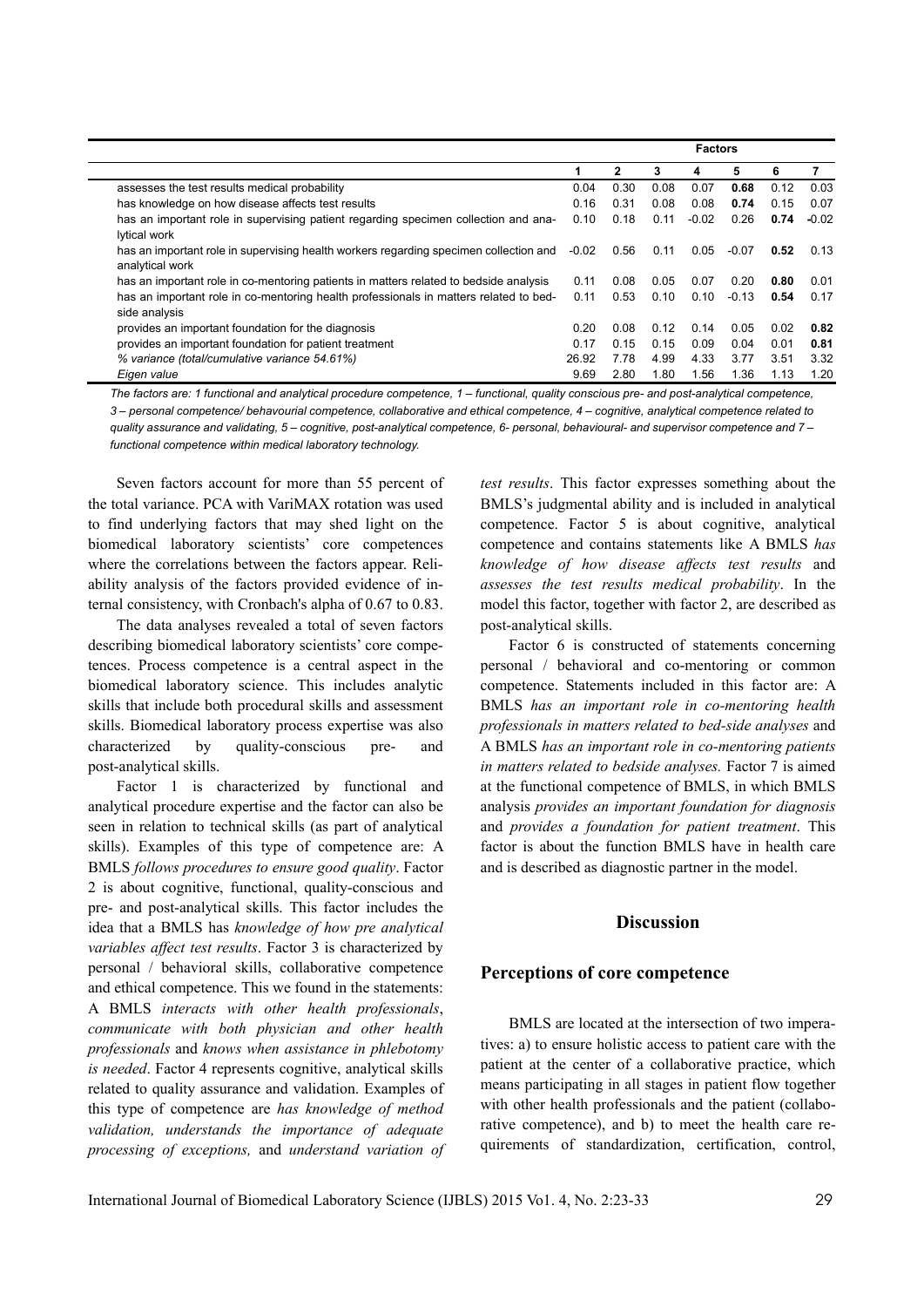quantitative targets and economic management strategies to improve health care in collaboration with other healthand social-care professionals (core competence) (19).

**Collaborative competence** 



*Fig.1 BMLS core and collaborative competence* 

Figure 1 is tentative and serves two main purposes. First, it provides a hypothesis about biomedical laboratory scientists' competence, based on empirical findings (Studies 1 and 2), theoretical input (2, 5) and a consensus decision about competence (World Congress of Biomedical Laboratory Science in Berlin 2012). Based on these sources, figure 1 represents relatively strong content validity.

As illustrated in Figure 1, biomedical laboratory process competence consists of pre-analysis, analysis and post-analysis and can be described as the core, or complementary, competence. This was evident in both the pilot- and in the main study. Pre-analysis describes cognitive and functional competence, while analytical competence comprises both procedural competence and assessment competence. Post-analysis involves cognitive and functional competence. Collaborative and ethical competence is connected to personal/behavioral competence. Functional and co-mentoring competence is a part of functional competence.

Analytical competence, presented by factor 1 and 4**,**  strongly resembles what the Danish BMLS union (4) calls "reification" or procedural knowledge. Such routine-like tasks Danish BMLS union define as "work", where a biomedical laboratory scientist performs analyses without further reflection, but professionalism and experience is necessary to ensure that the work is carried out correctly. This is skills that imply that BMLS work systematically and develop work routines, also reflected in our findings. As illustrated in Figure 1 analytical competence also includes a participatory perspective, where BMLS interact and reflect when doing analysis. The BMLS controls laboratory equipment, according to Edgren (14) a general competence (sample handling and equipment). The statement that the BMLS ensures that samples are analyzed by appropriate methods coincides with one of the subsections (Analysis of specimens using appropriate /relevant techniques) in IFBLS competence description number 1 (Preparation and analysis of biological material). Lumme (15) asserts that the BMLS's core competence is to have knowledge about the errors of different analyses.

Pre-analytical skills, expressed in factor 2**,** may to some extent be compared with the first part of Paragraph 2 of IFBL's description of core competences (Correlation, validation and interpretation of results of investigation using clinical information). This includes the concept that the BMLS has knowledge of how pre analytical variables can affect the analysis results, which corresponds to Edgren's (14) definition of specific skills, such as pre-clinical competence. Lumme (15) describes pre-analytical expertise as collection and preparing specimens, which we see again in the statement of the BMLS that phlebotomy is an important part of their responsibility.

Collaborative competence, found in the pilot study and is connected to factor 3**,** has much in common with Section 6 of the IFBLS definition (liaison with health workers and others to continuously improve the service). Edgren (14) emphasizes that relational skills are part of the BMLS's core competence. She also believes that attitudes are important. In other words, the ethical aspect is central, which we find in the statements, "protect the patient in the sampling situation" and "treat the patient with respect". Ethical competence, as a part of factor 3**,** is also expressed in paragraph 10 of the IFBLS statement on points of expertise (Demonstration of professional accountability for BMLS practice).

Lumme (15) emphasizes that the assessment of results and clinical significance is included in the post-analytical skills. The skills described under Factor 4 may be linked to the second point in the IFBLS definition (Correlation, validation and interpretation of results of investigation using clinical information). This is part of the analytic competence, which Lumme (15) defined as preventive maintenance and troubleshooting. In contrast to Factor 1, which is about "work", this factor seems to represent a responsibility / competence at a managerial level, and requires an expertise that implies more than procedural knowledge or reification. This, the Danish BMLS union (5) defines as "proper work", which is the accomplishment of tasks where the BMLS's professionalism is seriously challenged. Factor 5 corresponds to the second part of Paragraph 2 of the IFBLS consensus (Correlation, validation and interpretation of results of investigation using clinical information). Fac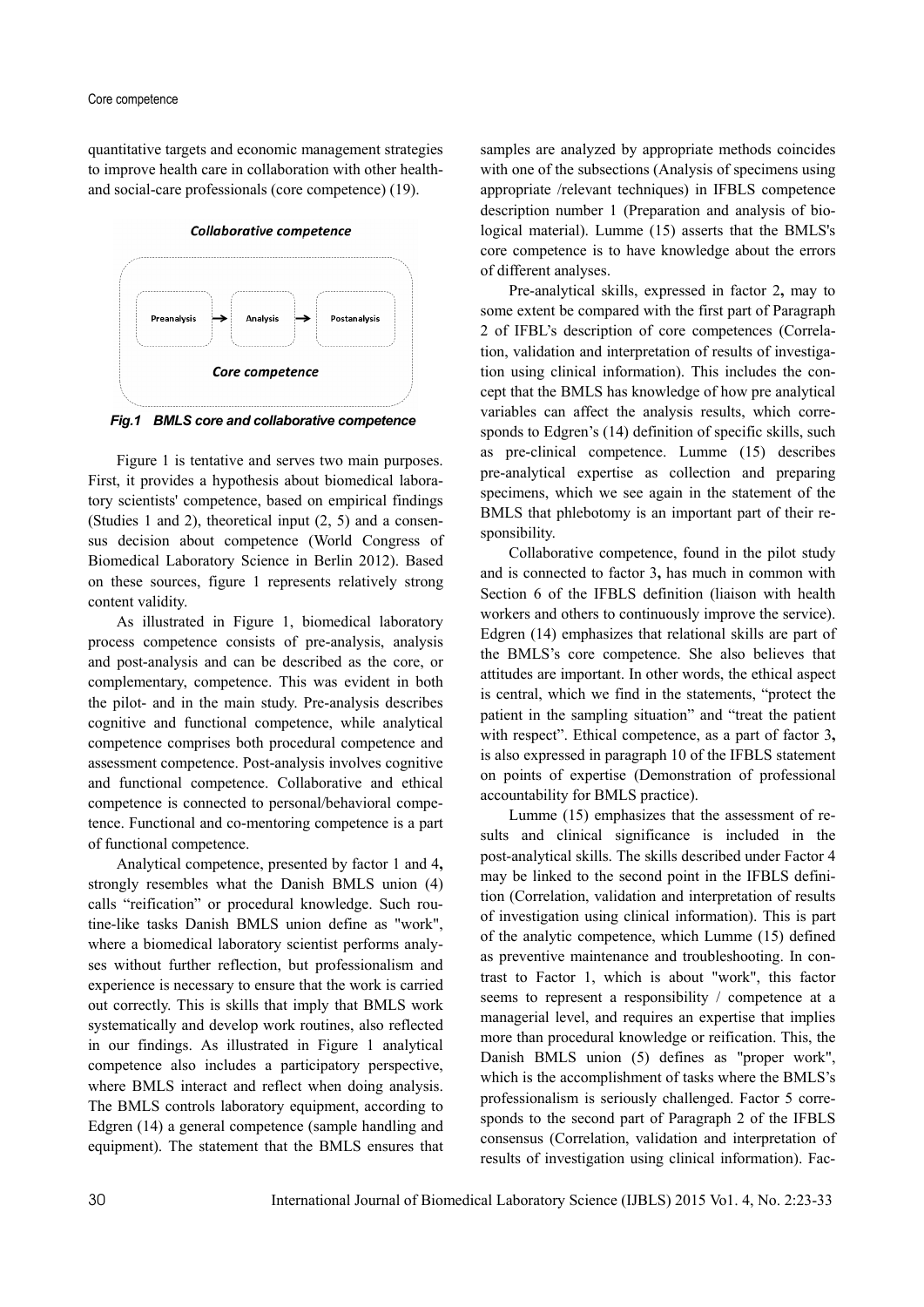tor 6 is extremely similar to Paragraph 7 of the IFBLS' consensus (Participation in education and training of health workers and others). It seem that the seven factors include both common (co-mentoring), collaborative (interprofessional) and complementary competences. Complementary competences include pre-analytical, analytical and post-analytical dimensions and describe the competence necessary for biomedical laboratory processes.

### **Implications for biomedical laboratory science practice**

The theoretical perspectives, as well as the findings of the two studies presented in the present paper, show that the work of BMLS is multifaceted. This means that BMLS work in quite different contexts requiring different competences. In Figure 2, two dimensions were combined, to explore how different contexts will require different competences on the part of BMLS. Hence, this approach is different from the idea that BMLS as a profession has a single core. Rather, as illustrated in Figure 2, the competence of BMLS may consist of different combinations of core and common competence (cf. Barr (5)) dependent on the work context of the BMLS.



*Fig.2 BMLS competences combined* 

Laboratory (high core/low collaboration): Some BMLS work in a laboratory without seeing the patient, like those BMLS working in Departments of Microbiology or Departments of Pathology. They seldom collaborate with other professionals and their role is clearly connected to biomedical laboratory process competence. Their focus is on cognitive and functional pre-analytical competence, analytical procedure competence and analytical assessment competence. This means they have strong focus on the core competence.

Administrative (low core/low collaboration): Most leaders of laboratories do not work at the laboratories

and their focus is less on the core competence. BMLS in this position could be considered to be bureaucrats. They may be leaders, focusing on economic issues or organizational aspects.

Co-mentoring (low core/high collaboration): Some BMLS work at medical centers with limited analytical equipment. They interact with nurses, physicians and patients in collaborative practice and have more focus on collaborative or interprofessional competence. Sometimes their tasks are to supervise other professionals and patients in relation to how to POCT and therefore they have to have co-mentoring competence.

Collaborative or interprofessional (high core/high collaboration): In Europe there is a growing interest in seeing the BMLS as a diagnostic collaborative partner in patient flow. In Denmark and Norway, projects have been conducted where the BMLS is in the Clinical Department in a hospital to support when deciding which analysis to prescribe and how to interpret analysis results. In this way, in addition to having a focus on the core competences, they also need high degree of collaborative or interprofessional competence.

Beyond assuring the quality of the analysis process, BMLS may contribute to an interprofessional dialogue, including advising on testing strategies, interpretation of analysis results and supervision of blood sampling. As the results show, the future BMLS will need to acquire expertise in analysis and quality (connected to their profession-specific identity), but also a relational and counselling competence (linked to a welfare worker identity). Maybe the future BMLS will change from having a specialized role in health care to being a diagnostic collaborative partner in the patient flow, in close collaboration with other health care professionals.

Cheetham and Chivers (2) emphasize that in the future the professions will have their jurisdiction less clearly defined. As the boundaries are not static (3), the BMLSs' hegemony is in flux. If the role of BMLS is going to change to be a member of a diagnostic partnership, it is important to focus on collaborative competence to improve the future professionals' IPC in the BMLS study program. This means the BMLS will have to look beyond laboratory process competence as their core competence. On the other hand, if students are going to learn with, from and about each other (27) they will have to be conscious of their own role in health care. This is often overlooked in IPL (7). Related to practice, the model presented in figure 2, may be used as an analytical tool – for example in co-mentoring. A student looking for different places a BMLS can work, could gain new insight into the different competences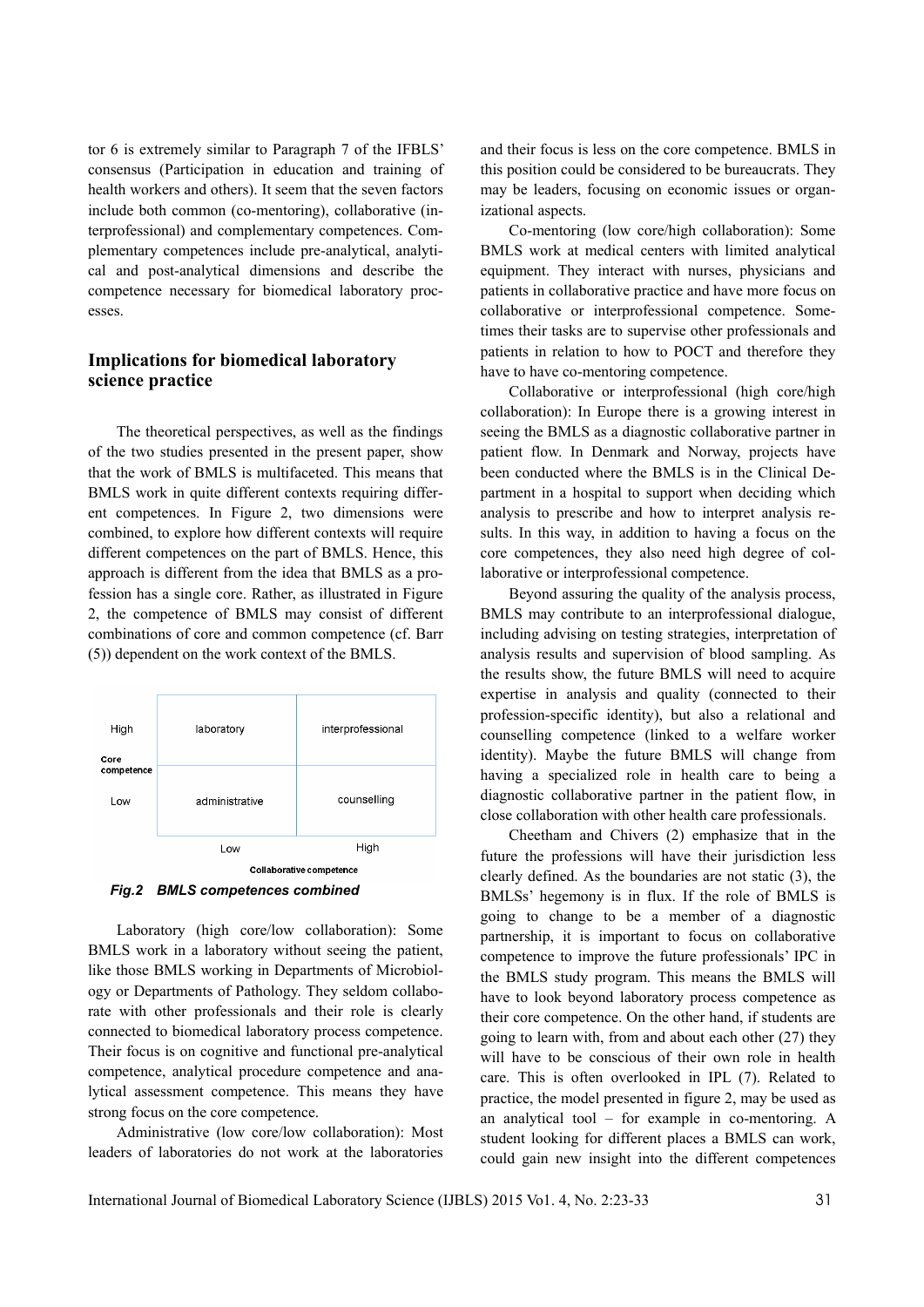#### Core competence

required depending, for example, on the context where the BMLS is working.

### **Methodological issues**

As introduced above, a conceptual model of core competence in biomedical laboratory science (Figure 2) may be an interesting and essential point of departure to explore different competence profiles. This may be highly rewarding as there are, to our knowledge, no instruments developed to capture BMLS' core competence. The development of new methodological approaches, for example a scale or questionnaire, will enrich our understanding of this field and prepare the ground for new studies. In the long run systematic reviews and meta-analyses of empirical studies will be possible.

Study 2, presented above, provides some interesting input to our understanding of core competences among biomedical laboratory scientists, as the factor analysis reveals several meaningful dimensions in BMLS competence. However, the development of a new and refined scale, based on prior findings (Study 1) and theoretical input will provide the potential for collecting information from much larger samples, and also across national borders. New studies will increase our understanding of the phenomena of core competences as new methods may be used to test the newly developed conceptual model presented in this study. Such future work might use confirmatory statistical approaches, for example. Therefore, based on the findings from this mixed method study (Studies 1 and 2), we suggest that a new measurement instrument should be developed. As the conceptual model contains a total of four different competences, each competence may be operationalized by 4 items, giving a total of 16 items in a new scale.

The weaknesses of the present study derive from the low response in Study 2. In Study 1 participants from a larger hospital should also have been included. It should also be possible to investigate biomedical laboratory competence across national boundaries, if a suitable test/questionnaire could be developed.

### **Conclusions**

The mixed study design in the present study, combining a pilot study with a main study has given new insight into BMLS work. Norwegian biomedical laboratory scientists comprehend that their core complementary competence is connected with biomedical laboratory process competence, such as pre-analytical, analytical and post-analytical competence. In addition common competence, co-mentoring competence, and collaborative or interprofessional competence are important dimensions of biomedical laboratory scientists' competence, (cf. Figure 1) depending on the context in which they are working (Figure 2). Furthermore, the development of a new measurement instrument would give new and rich possibilities for exploration of BMLS competence.

#### **References**

- 1. World Health Organization. Learning together to work together. Geneva,1988: 68.
- 2. Cheetham G, Chivers GE. Professions, competence and informal learning. Cheltenham: Edward Elgar Publishing, 2005.
- 3. Andrew A. The System of Professions: The University Chicago Press; 1988: 8.
- 4. Bioanalytikeres Profesjonsidentitet. In: Danske Bioanalytikere. København: Grafisk Rådgiving, 2009.
- 5. Barr H. Competent to collaborate: towards a competency-based model for interprofessional education. Journal of Interprofessional Care 1998;12 (2): 181-7.
- 6. Baker PG. Framework for action on interprofessional education and collaborative practice, Geneva: World Health Organization, 2010: 13.
- 7. Clark PG. Reflecting on reflection in interprofessional education: Implications for theory and practice. Journal of Interprofessional Care 2009; 23(3): 213-23.
- 8. Willumsen E, Hallberg L. Interprofessional collaboration with young people in residential care: some professional perspectives. Journal of Interprofessional care 2003;17(4): 389-400.
- 9. Walsh CL, Gordon MF, Marshall M, Wilson F, Hunt T. Interprofessional capability: A developing framework for interprofessional education. Nurse Education in Practice 2005; 5(4): 230-7.
- 10. Gordon F. Combined Universities Interprofessional Learning Unit. Final Report, Sheffield Hallam University, 2006.
- 11. Ødegård A. Exploring perceptions of interprofessional collaboration in child mental health care. International Journal of Integrated Care 2006; 6(4), 1-13.
- 12. Axelsson R & Axelsson SB. From territoriality to altruism in interprofessional collaboration and leadership. Journal of Interprofessional Care 2009; 23(4): 320-30.
- 13. Andersen G. Guidelines regarding core competence. Hamilton, Canada: 2012:1-3.
- 14. Edgren G. Developing a competence-based core curriculum in biomedical laboratory science: a Delphi study. Medical teacher 2006; 28(5): 409-17.